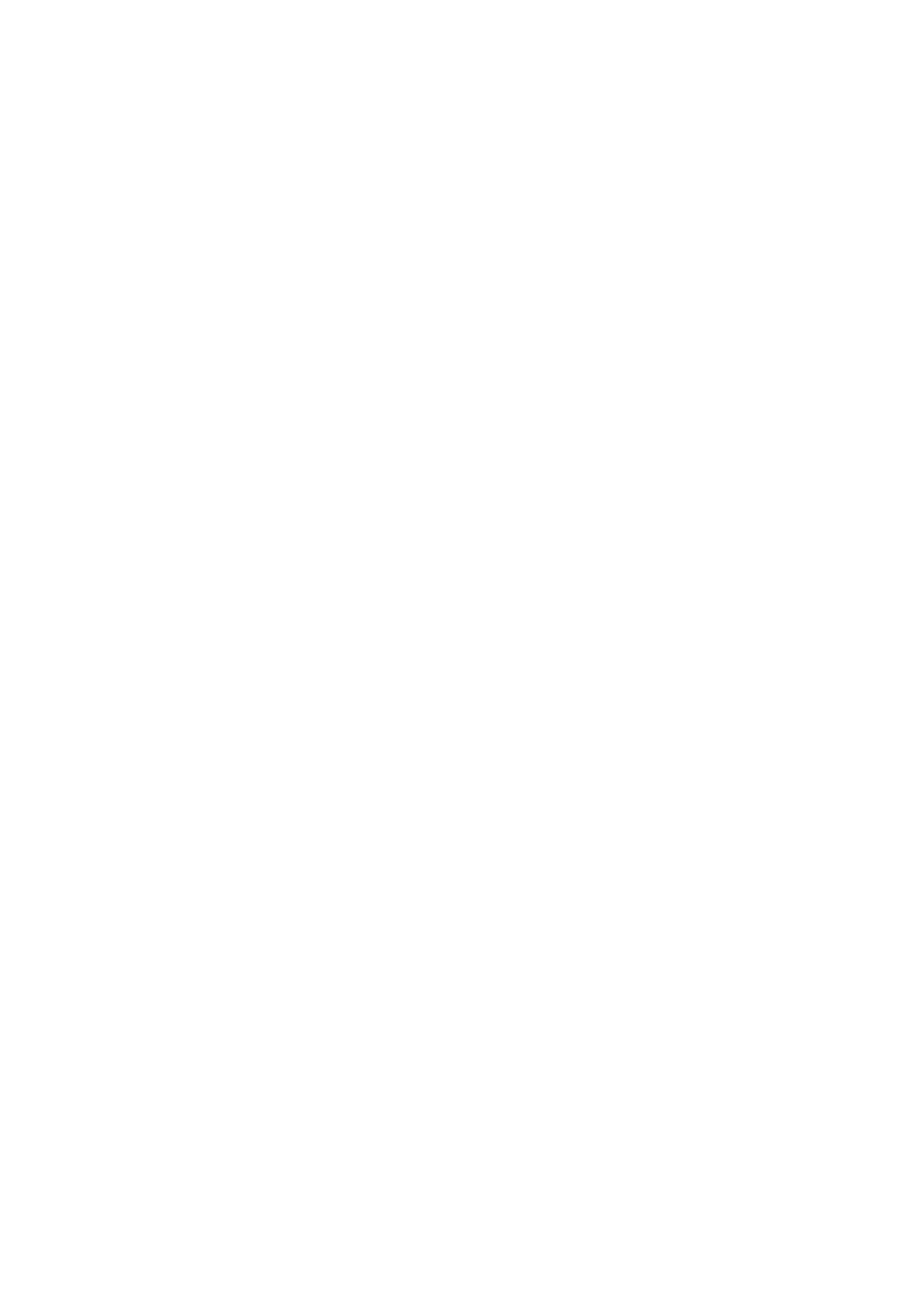## Problem 1 (17 points)

In 2006, Scotland introduced a smoking ban in restaurants and public places. In England, smoking in these places was not restricted. You use a data set of individuals living in Scotland and England in the years 2005 and 2007 with the following variables:

health<sub>it</sub> self-assessed health status on a scale from 0 [extremely bad] to 10 [extremely good] of an individual  $i$  in year  $t$ 

 $Scott_{it}$  = 1 if individual i in year t lives in Scotland; = 0 otherwise

 $after_{it} =1$  if year is 2007; =0 otherwise

1.1 Calculate the effect of the smoking ban on health using a Difference-in-Differences (DiD) approach based on the following sample means of health: (1.5 points)

|                                              | $ 2005 \t2007$                |      |
|----------------------------------------------|-------------------------------|------|
| if $S\text{cot} = 0$<br>if $S\text{cot} = 1$ | $\frac{1}{5.25}$ 5.50<br>6.30 | 6.75 |

- 1.2 Write down a regression model to estimate the causal effect of the smoking ban on health with a DiD estimation. (2 points)
- 1.3 State and verbally explain the central assumption that has to hold to identify the causal effect of the smoking ban using the DiD method. Give an example in which the assumption would be violated. (4 points)
- 1.4 Briefly state (without abbreviation) what kind of treatment effect is identified by a consistent DiD estimation. (1 point)
- 1.5 Verbally define the stable unit treatment value assumption (SUTVA). Briefly explain one reason why this assumption might not hold in this specific case. (3 points)
- 1.6 Alternatively, you estimate the causal effect of the smoking ban on health using propensity score matching based on a vector of characteristics (age, gender, education). Briefly describe the idea and the procedure of this method. (3.5 points)
- 1.7 Define the common support (overlap) requirement. (2 points)

#### Problem 2 (14 points)

You use a panel data set for ten countries for years 1970-2020. The following variables are available:

|  | $c$ <i>crimes<sub>it</sub></i> = number of crimes per capita in country <i>i</i> and year <i>t</i> |
|--|----------------------------------------------------------------------------------------------------|
|  | $gdp_{it}$ = gross domestic product (in US \$) in country i and year t                             |
|  | $\theta_i$ = average level of education (measured in years) in country i and year t                |
|  | $area_{it}$ = surface area (measured in square kilometers) of country i in year t                  |

You estimate the following equation:

$$
ln(crimes_{it}) = \beta_0 + \beta_1 ln(gdp_{it}) + \beta_2 educ_{it} + \beta_3 area_{it} + \epsilon_{it}
$$

Within and random-effects estimations yield the following results (standard errors in parentheses):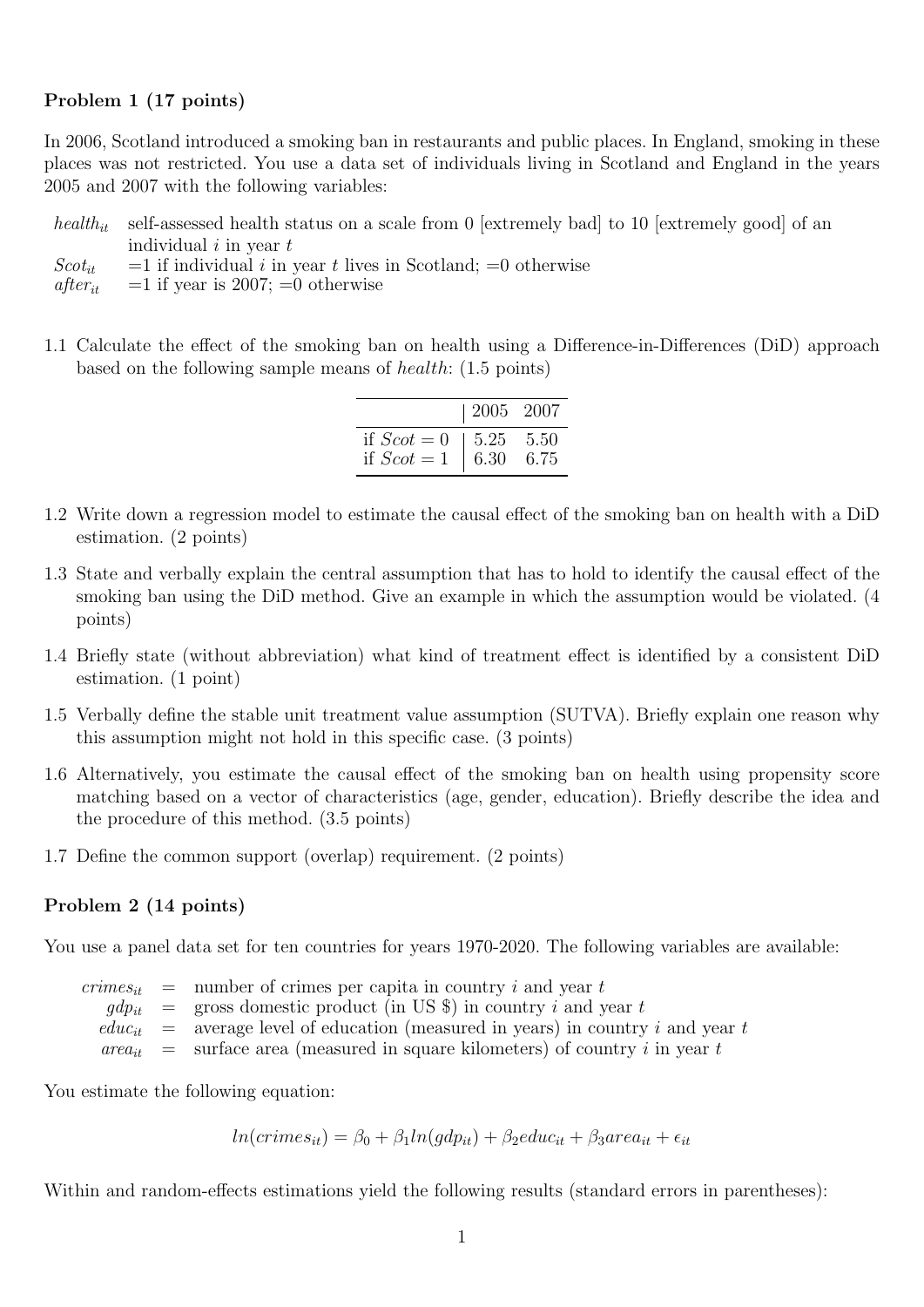| (1)      | (2)<br>Random-Effects |
|----------|-----------------------|
|          |                       |
| 0.016    | 0.023                 |
| (0.003)  | (0.002)               |
| $-0.019$ | $-0.024$              |
| (0.015)  | (0.015)               |
|          | $-0.958$              |
| $($ .)   | (0.799)               |
| $-1.720$ | $-0.760$              |
| (0.534)  | (0.438)               |
|          | Within                |

- 2.1 Calculate the size of the estimation sample assuming that the panel is balanced. (1 point)
- 2.2 Interpret the within estimator for  $\beta_1$  statistically and economically. (2 points)
- 2.3 Explain briefly why there is no estimated coefficient for area from the within estimation. (2 points)
- 2.4 You perform a Hausman test to check if the within or a random-effects estimation should be preferred. The test yields a p-value of 0.15. Explain briefly the main idea of the test, state the null and alternative hypothesis, the number of degrees of freedom, and the test decision. Briefly explain the implications of the test result for the choice of the preferred model. (4 points)
- 2.5 Consider a two-period panel and the following general model:  $y_{it} = \beta_0 + \beta_1 x_{it} + \alpha_i + u_{it}$ . Using the relevant transformed equations, show that the within and first-difference estimator yield identical results in a two-period panel. (5 points)

# Problem 3 (12 points)

You want to analyze how industrial robots affect wages and wage inequality. Using a sample of workers in the industrial sector, you regress a worker's log hourly wage on a dummy variable (Robots) which takes on the value 1 if the worker is employed in a firm which uses industrial robots in the production and 0 otherwise. The following table shows the estimated coefficient of an OLS estimation in column (1) and the estimates of a quantile regression in columns (2)-(6).

|        | ∸     | ↵                            | ാ<br>◡   |     | ◡     | $\sqrt{6}$ |
|--------|-------|------------------------------|----------|-----|-------|------------|
|        | フロに   | Quantiles of log hourly wage |          |     |       |            |
|        |       | $10\%$                       | 25%      | 50% | 75%   | $90\%$     |
| Robots | 0.024 | $-0.041$                     | $-0.035$ |     | 0.021 | 0.068      |

- 3.1 Interpret the estimated coefficient of the OLS estimation and the quantile regression at the 25% quantile. (3 points)
- 3.2 State one advantage of the quantile regression relative to the OLS regression. (1 point)
- 3.3 What kind of minimization problem is solved by OLS and quantile regressions, respectively? Give a verbal description and explain how the prediction errors are weighted in quantile regressions. (3 points)
- 3.4 Explain the connection between least absolute deviation (LAD)-estimation and quantile regression. Formally state the loss functions of the LAD-estimator and the OLS-estimator (3 points)
- 3.5 What do the above tabulated results of the quantile regression suggest regarding the association between robots and wage inequality? Explain. (2 points)